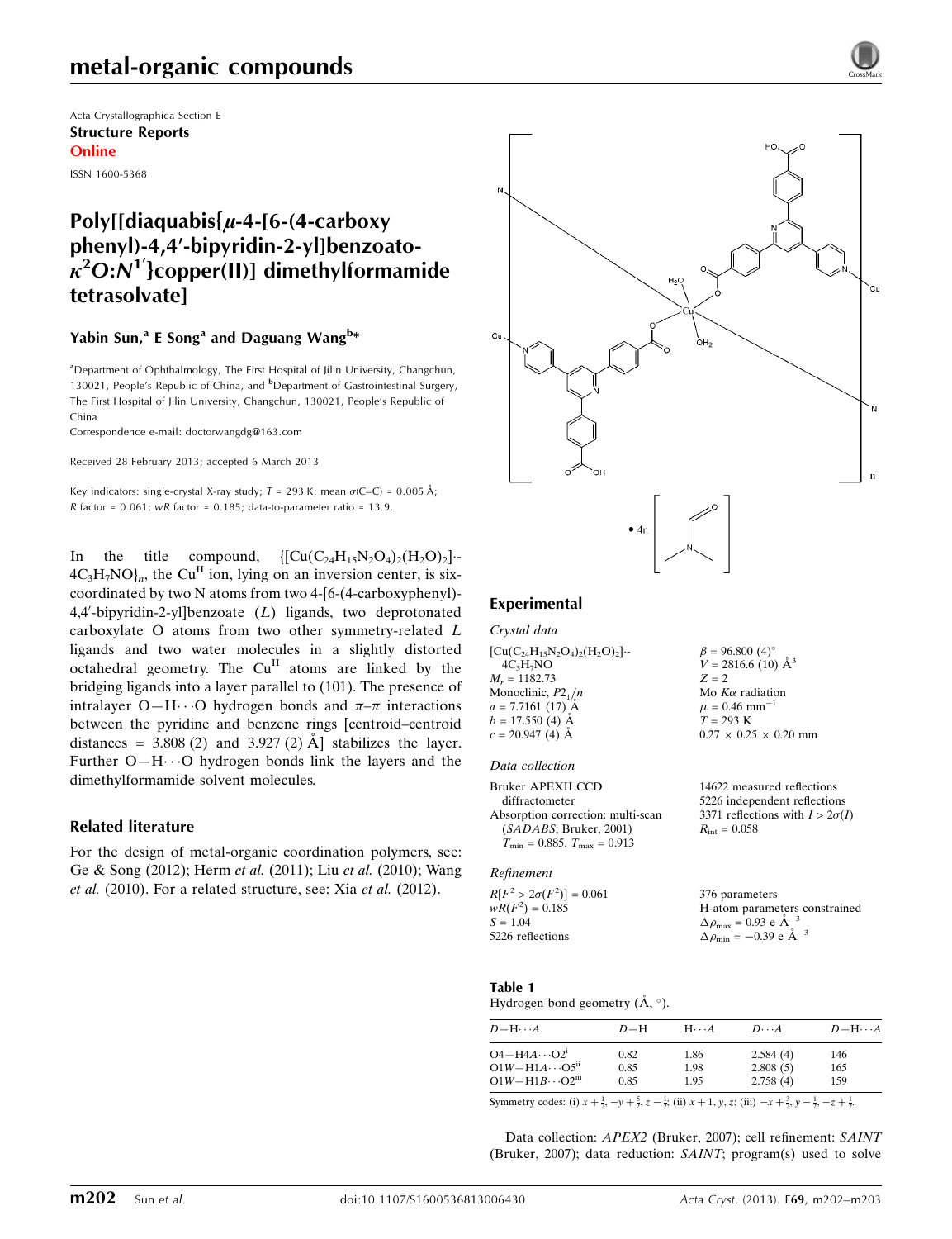structure: SHELXTL (Sheldrick, 2008); program(s) used to refine structure: SHELXTL; molecular graphics: XP in SHELXTL and DIAMOND (Brandenburg, 1999); software used to prepare material for publication: SHELXTL (Sheldrick, 2008).

The authors are grateful for financial aid from The First Hospital of Jilin University.

Supplementary data and figures for this paper are available from the IUCr electronic archives (Reference: HY2619).

#### References

Brandenburg, K. (1999). DIAMOND[. Crystal Impact GbR, Bonn, Germany.](https://scripts.iucr.org/cgi-bin/cr.cgi?rm=pdfbb&cnor=hy2619&bbid=BB1) Bruker (2001). SADABS[. Bruker AXS Inc., Madison, Wisconsin, USA.](https://scripts.iucr.org/cgi-bin/cr.cgi?rm=pdfbb&cnor=hy2619&bbid=BB2)

- Bruker (2007). APEX2 and SAINT[. Bruker AXS Inc., Madison, Wisconsin,](https://scripts.iucr.org/cgi-bin/cr.cgi?rm=pdfbb&cnor=hy2619&bbid=BB3) [USA.](https://scripts.iucr.org/cgi-bin/cr.cgi?rm=pdfbb&cnor=hy2619&bbid=BB3)
- [Ge, X. & Song, S. \(2012\).](https://scripts.iucr.org/cgi-bin/cr.cgi?rm=pdfbb&cnor=hy2619&bbid=BB4) Acta Cryst. E68, m1413.
- [Herm, Z. R., Swisher, J. A., Smit, B., Krishna, R. & Long, J. R. \(2011\).](https://scripts.iucr.org/cgi-bin/cr.cgi?rm=pdfbb&cnor=hy2619&bbid=BB5) J. Am. Chem. Soc. 133[, 5664–5667.](https://scripts.iucr.org/cgi-bin/cr.cgi?rm=pdfbb&cnor=hy2619&bbid=BB5)
- [Liu, Y., Xuan, W. & Cui, Y. \(2010\).](https://scripts.iucr.org/cgi-bin/cr.cgi?rm=pdfbb&cnor=hy2619&bbid=BB6) Adv. Mater. 22, 4112–4135.
- [Sheldrick, G. M. \(2008\).](https://scripts.iucr.org/cgi-bin/cr.cgi?rm=pdfbb&cnor=hy2619&bbid=BB7) Acta Cryst. A64, 112–122.
- [Wang, G.-H., Lei, Y.-Q., Wang, N., He, R.-L., Jia, H.-Q., Hu, N.-H. & Xu, J.-W.](https://scripts.iucr.org/cgi-bin/cr.cgi?rm=pdfbb&cnor=hy2619&bbid=BB8) (2010). [Cryst. Growth Des.](https://scripts.iucr.org/cgi-bin/cr.cgi?rm=pdfbb&cnor=hy2619&bbid=BB8) 10, 534–540.
- [Xia, Q.-H., Guo, Z.-F., Liu, L., Wang, Z. & Li, B. \(2012\).](https://scripts.iucr.org/cgi-bin/cr.cgi?rm=pdfbb&cnor=hy2619&bbid=BB9) Acta Cryst. E68, [m1395.](https://scripts.iucr.org/cgi-bin/cr.cgi?rm=pdfbb&cnor=hy2619&bbid=BB9)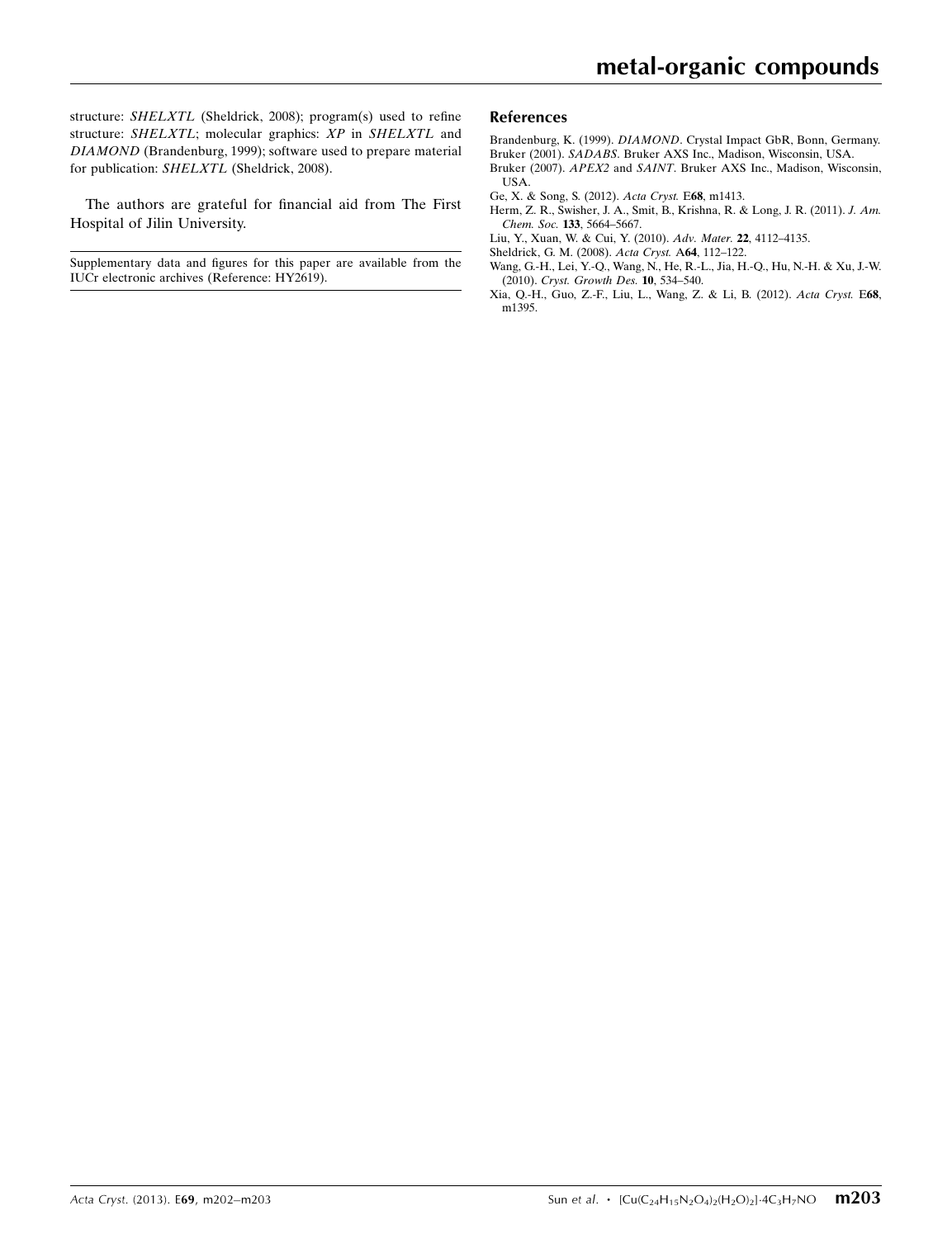# **supporting information**

*Acta Cryst.* (2013). E**69**, m202–m203 [doi:10.1107/S1600536813006430]

# **Poly[[diaquabis{***µ***-4-[6-(4-carboxyphenyl)-4,4′-bipyridin-2-yl]benzoato***κ***2** *O***:***N***<sup>1</sup>′ }copper(II)] dimethylformamide tetrasolvate]**

# **Yabin Sun, E Song and Daguang Wang**

#### **S1. Comment**

Metal-organic coordination polymers (MOCPs) with infinite one-, two- or three-dimensional structures are assembled with metal ions or polynuclear clusters as nodes and organic ligands as linkers (Herm *et al.*, 2011; Liu *et al.*, 2010). Recently, the chemists have devoted themselves to design and synthesize MOCPs, not only due to their potential applications in the realm of gas adsorption and separation, catalysis, magnetism, luminescence, host–guest chemistry and *etc*, but also for their aesthetic and often complicated architectures and topologies (Ge & Song, 2012; Wang *et al.*, 2010). In order to extend the investigations in this field, we used a multifunctional ligand, 4,4′-(4,4′-bipyridine-2,6-diyl)dibenzoic acid (bpydbH<sub>2</sub>) to design and synthesize the title copper(II) complex and report its structure here.

The asymmetric unit of the title compound contains one  $Cu<sup>H</sup>$  ion lying on an inversion center, one anionic bpydbH ligand, one aqua ligand and two lattice DMF molecules. As shown in Fig. 1, the Cu<sup>II</sup> ion is six-coordinated by two N atoms from two bpydbH ligands, two deprotonated carboxylate O atoms from two other symmetry-related bpydbH ligands and two aqua ligands, furnishing a slightly distorted octahedral geometry. The bond distances and angles are in a normal range (Xia *et al.*, 2012). The Cu nodes are extended by the bridging bpydbH linkers into a layer parallel to (101) (Fig. 2). The presence of intralayer O—H···O hydrogen bonds and *π*–*π* interactions between the pyridine and benzene rings [centroid–centroid diatances =  $3.808$  (2) and  $3.927$  (2) Å] stabilizes the single layer.

#### **S2. Experimental**

 $Cu(NO<sub>3</sub>)<sub>2</sub>·3H<sub>2</sub>O$  (0.0063 g, 0.025 mmol) and bpydbH<sub>2</sub> (0.0099 g, 0.025 mmol) were suspended in a mixed solvent of dimethylformamide (DMF) (4 ml) and H2O (0.5 ml), and heated in a 15 ml Teflon-lined stainless-steel autoclave at 80°C for 3 days. After the autoclave was cooled to room temperature slowly, green crystals were collected by filtration and washed with DMF, and dried in air (yield: 65% based on Cu).

#### **S3. Refinement**

H atoms on C and carboxyl O atoms were positioned geometrically and refined as riding atoms, with  $C$ —H = 0.93, 0.96 and O—H = 0.82 Å and with  $U_{\text{iso}}(H) = 1.2(1.5$  for methyl and carboxyl) $U_{\text{eq}}(C, O)$ . H atoms of water molecules were located in a difference Fourier map and refined as riding atoms, with  $U_{\text{iso}}(H) = 1.5U_{\text{eq}}(O)$ .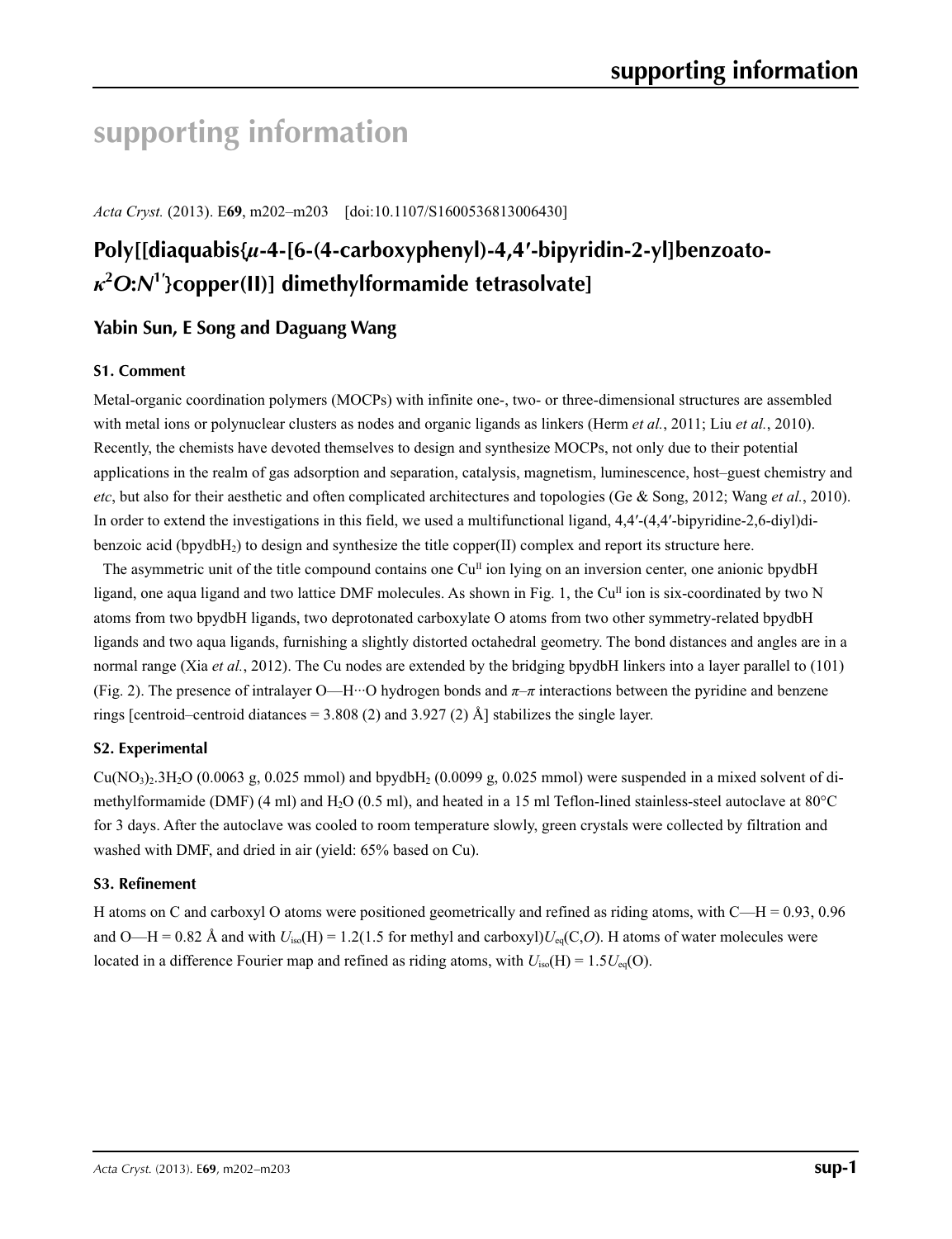

## **Figure 1**

The asymmetric unit of the title compound. Displacement ellipsoids are drawn at the 30% probability level. [Symmetry codes: (i) 1/2 + *x*, 3/2 - *y*, -1/2 + *z*; (ii) 3/2 - *x*, -1/2 + *y*, 1/2 - *z*; (iii) 2 - *x*, 1 - *y*, -*z*.]



## **Figure 2**

View of the layer structure of the title compound.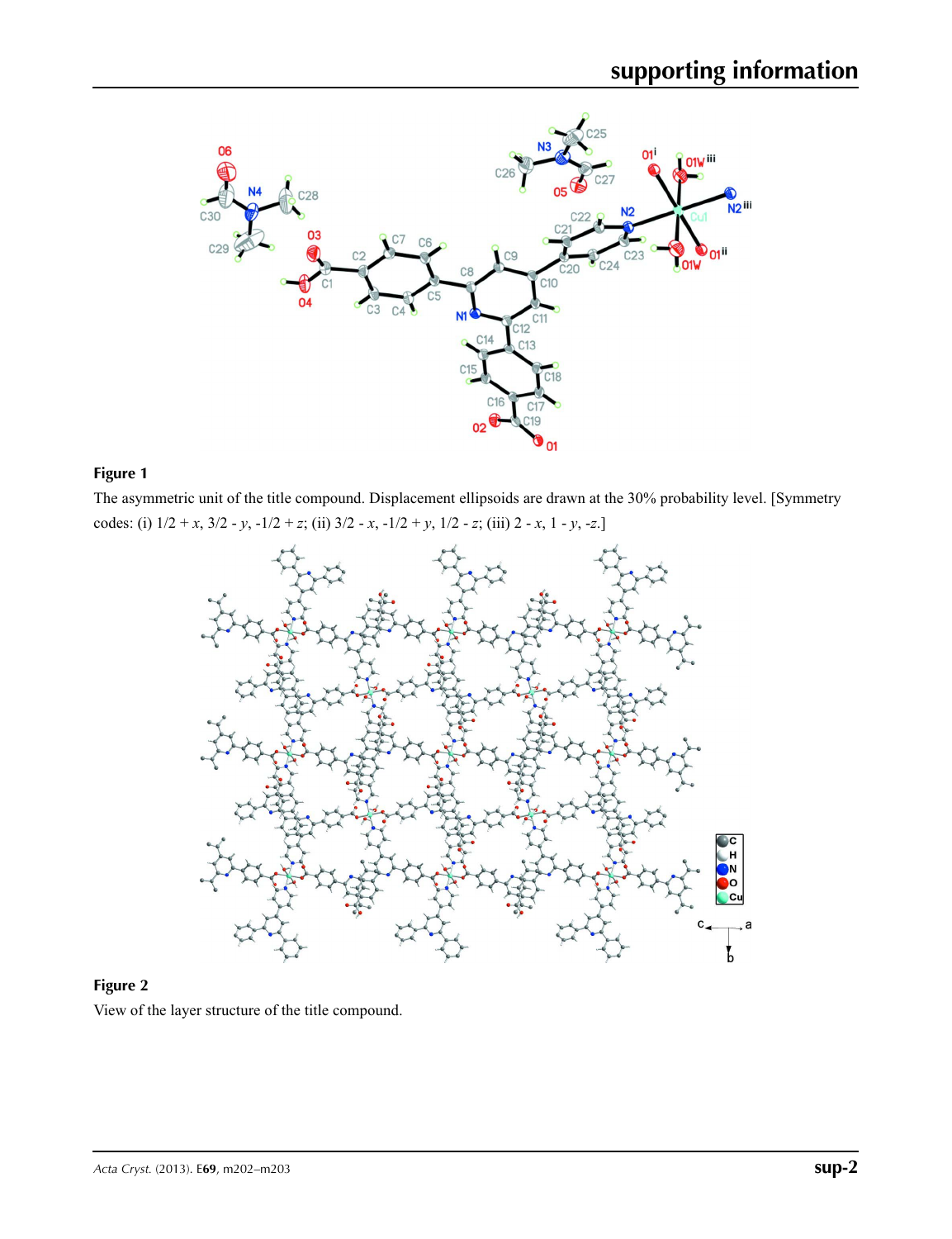## **Poly[[diaquabis{***µ***-4-[6-(4-carboxyphenyl)-4,4′-bipyridin-2-yl]benzoato-***κ***<sup>2</sup>** *O***:***N***<sup>1</sup>′ }copper(II)] dimethylformamide tetrasolvate]**

 $F(000) = 1238$  $D_x = 1.395$  Mg m<sup>-3</sup>

 $\theta$  = 1.0–26.0°  $\mu$  = 0.46 mm<sup>-1</sup>  $T = 293 \text{ K}$ Block, green

 $0.27 \times 0.25 \times 0.20$  mm

Mo *Kα* radiation,  $\lambda = 0.71073$  Å Cell parameters from 5226 reflections

#### *Crystal data*

| $[Cu(C_{24}H_{15}N_2O_4)_2(H_2O)_2]$ <sup>-4</sup> C <sub>3</sub> H <sub>7</sub> NO |
|-------------------------------------------------------------------------------------|
| $M_r = 1182.73$                                                                     |
| Monoclinic, $P2_1/n$                                                                |
| Hall symbol: -P 2yn                                                                 |
| $a = 7.7161(17)$ Å                                                                  |
| $b = 17.550$ (4) Å                                                                  |
| $c = 20.947(4)$ Å                                                                   |
| $\beta$ = 96.800 (4) <sup>o</sup>                                                   |
| $V = 2816.6$ (10) Å <sup>3</sup>                                                    |
| $Z=2$                                                                               |
|                                                                                     |

#### *Data collection*

| Bruker APEXII CCD                                   | 14622 measured reflections                                              |
|-----------------------------------------------------|-------------------------------------------------------------------------|
| diffractometer                                      | 5226 independent reflections                                            |
| Radiation source: fine-focus sealed tube            | 3371 reflections with $I > 2\sigma(I)$                                  |
| Graphite monochromator                              | $R_{\text{int}} = 0.058$                                                |
| $\varphi$ and $\omega$ scans                        | $\theta_{\text{max}} = 25.5^{\circ}, \theta_{\text{min}} = 2.0^{\circ}$ |
| Absorption correction: multi-scan                   | $h = -9 \rightarrow 7$                                                  |
| (SADABS; Bruker, 2001)                              | $k = -21 \rightarrow 21$                                                |
| $T_{\text{min}} = 0.885$ , $T_{\text{max}} = 0.913$ | $l = -20 \rightarrow 25$                                                |
|                                                     |                                                                         |

#### *Refinement*

| Refinement on $F^2$                             | Secondary atom site location: difference Fourier   |
|-------------------------------------------------|----------------------------------------------------|
| Least-squares matrix: full                      | map                                                |
| $R[F^2 > 2\sigma(F^2)] = 0.061$                 | Hydrogen site location: inferred from              |
| $wR(F^2) = 0.185$                               | neighbouring sites                                 |
| $S = 1.04$                                      | H-atom parameters constrained                      |
| 5226 reflections                                | $w = 1/[\sigma^2(F_0^2) + (0.0891P)^2 + 2.0095P]$  |
| 376 parameters                                  | where $P = (F_o^2 + 2F_c^2)/3$                     |
| 0 restraints                                    | $(\Delta/\sigma)_{\text{max}}$ < 0.001             |
| Primary atom site location: structure-invariant | $\Delta\rho_{\text{max}} = 0.93$ e Å <sup>-3</sup> |
| direct methods                                  | $\Delta \rho_{\rm min} = -0.39$ e Å <sup>-3</sup>  |

#### *Special details*

**Geometry**. All e.s.d.'s (except the e.s.d. in the dihedral angle between two l.s. planes) are estimated using the full covariance matrix. The cell e.s.d.'s are taken into account individually in the estimation of e.s.d.'s in distances, angles and torsion angles; correlations between e.s.d.'s in cell parameters are only used when they are defined by crystal symmetry. An approximate (isotropic) treatment of cell e.s.d.'s is used for estimating e.s.d.'s involving l.s. planes.

**Refinement**. Refinement of  $F^2$  against ALL reflections. The weighted *R*-factor  $wR$  and goodness of fit *S* are based on  $F^2$ , conventional *R*-factors *R* are based on *F*, with *F* set to zero for negative *F*<sup>2</sup>. The threshold expression of  $F^2 > \sigma(F^2)$  is used only for calculating *R*-factors(gt) *etc*. and is not relevant to the choice of reflections for refinement. *R*-factors based on *F*<sup>2</sup> are statistically about twice as large as those based on *F*, and *R*- factors based on ALL data will be even larger.

*Fractional atomic coordinates and isotropic or equivalent isotropic displacement parameters (Å<sup>2</sup>)* 

|                | $\mathcal{X}$ |           |                | $U_{\rm iso}*/U_{\rm eq}$ |
|----------------|---------------|-----------|----------------|---------------------------|
| Cu1            | .0000         | 0.5000    | 0.0000         | 0.0362(2)                 |
| C <sub>1</sub> | 0.8452(6)     | 1.2336(2) | $-0.1386(2)$   | 0.0432(10)                |
| C <sub>2</sub> | 0.8060(5)     | 1.1653(2) | $-0.10151(19)$ | 0.0347(9)                 |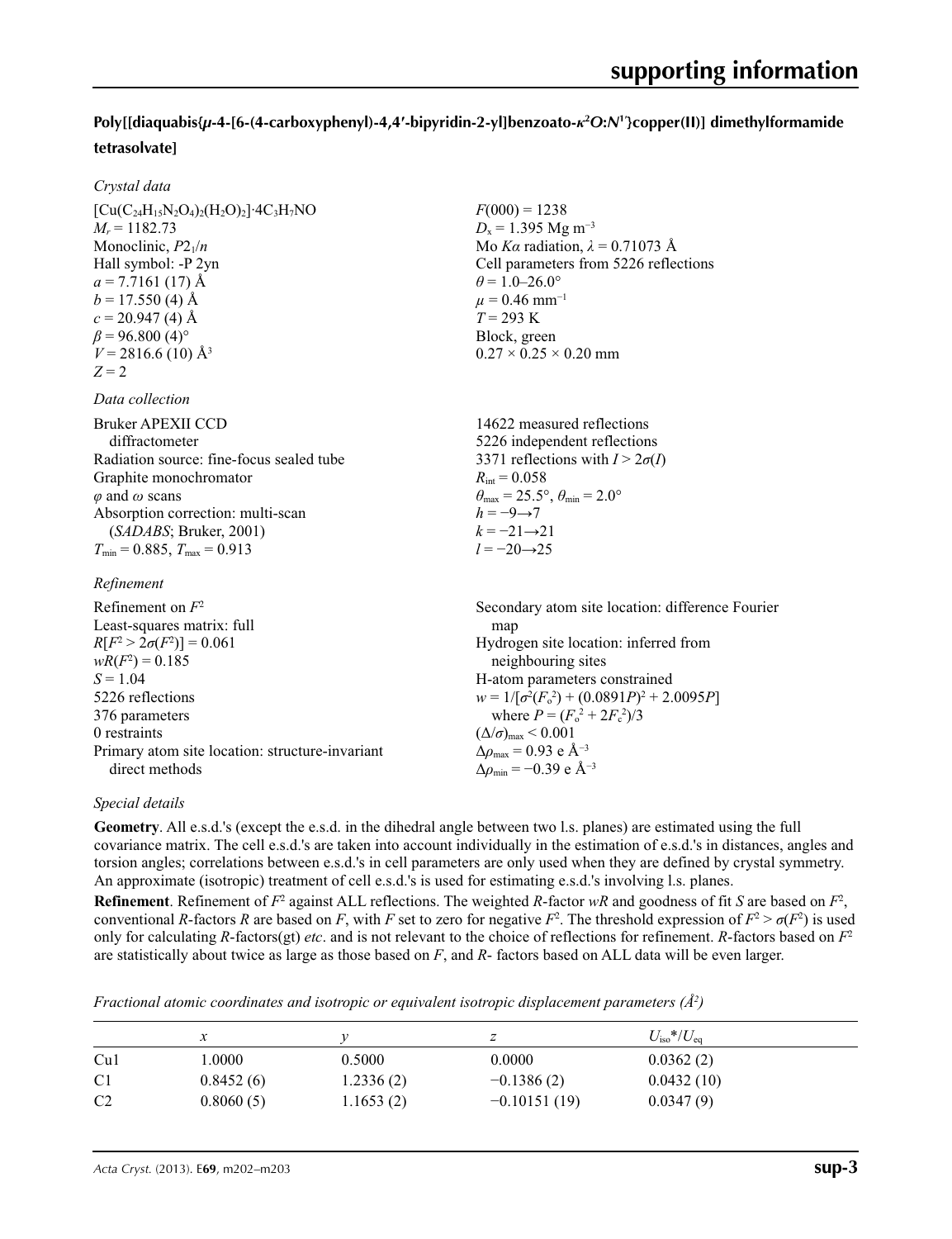| C <sub>3</sub>  | 0.7251(5)  | 1.1715(2)   | $-0.0455(2)$   | 0.0369(10) |
|-----------------|------------|-------------|----------------|------------|
| H <sub>3</sub>  | 0.6854     | 1.2186      | $-0.0330$      | $0.044*$   |
| C <sub>4</sub>  | 0.7040(5)  | 1.1079(2)   | $-0.0088(2)$   | 0.0350(9)  |
| H <sub>4</sub>  | 0.6517     | 1.1128      | 0.0288         | $0.042*$   |
| C <sub>5</sub>  | 0.7592(5)  | 1.0363(2)   | $-0.02669(18)$ | 0.0286(8)  |
| C6              | 0.8380(5)  | 1.0305(2)   | $-0.08253(19)$ | 0.0352(9)  |
| H <sub>6</sub>  | 0.8762     | 0.9832      | $-0.0953$      | $0.042*$   |
| C7              | 0.8607(5)  | 1.0943(2)   | $-0.11976(19)$ | 0.0376(10) |
| H7              | 0.9132     | 1.0894      | $-0.1573$      | $0.045*$   |
| C8              | 0.7389(5)  | 0.9695(2)   | 0.01565(19)    | 0.0302(8)  |
| C9              | 0.7683(5)  | 0.8950(2)   | $-0.00365(18)$ | 0.0304(9)  |
| H9              | 0.7972     | 0.8853      | $-0.0447$      | $0.036*$   |
| C10             | 0.7540(5)  | 0.83558(19) | 0.03927(18)    | 0.0280(8)  |
| C11             | 0.7072(5)  | 0.8537(2)   | 0.09959(18)    | 0.0314(9)  |
| H11             | 0.6958     | 0.8154      | 0.1295         | $0.038*$   |
| C12             |            | 0.9291(2)   |                | 0.0299(8)  |
|                 | 0.6774(5)  |             | 0.11507(18)    |            |
| C13             | 0.6253(5)  | 0.9511(2)   | 0.17864(18)    | 0.0301(9)  |
| C14             | 0.5242(5)  | 1.0156(2)   | 0.18392(19)    | 0.0358(9)  |
| H14             | 0.4924     | 1.0455      | 0.1478         | $0.043*$   |
| C15             | 0.4702(5)  | 1.0358(2)   | 0.24194(19)    | 0.0372(10) |
| H15             | 0.4004     | 1.0786      | 0.2445         | $0.045*$   |
| C16             | 0.5196(5)  | 0.9925(2)   | 0.29668(18)    | 0.0312(9)  |
| C17             | 0.6242(5)  | 0.9290(2)   | 0.29215(19)    | 0.0378(10) |
| H17             | 0.6586     | 0.8998      | 0.3285         | $0.045*$   |
| C18             | 0.6777(5)  | 0.9089(2)   | 0.23352(19)    | 0.0366(9)  |
| H18             | 0.7494     | 0.8667      | 0.2310         | $0.044*$   |
| C19             | 0.4600(6)  | 1.0145(2)   | 0.3597(2)      | 0.0361(10) |
| C20             | 0.7944(5)  | 0.75539(19) | 0.02344(17)    | 0.0288(8)  |
| C21             | 0.9191(5)  | 0.73870(19) | $-0.01677(18)$ | 0.0307(9)  |
| H21             | 0.9689     | 0.7778      | $-0.0384$      | $0.037*$   |
| C22             | 0.9695(5)  | 0.6647(2)   | $-0.02478(19)$ | 0.0339(9)  |
| H22             | 1.0543     | 0.6549      | $-0.0517$      | $0.041*$   |
| C <sub>23</sub> | 0.7732(5)  | 0.6214(2)   | 0.04100(19)    | 0.0360(9)  |
| H23             | 0.7197     | 0.5811      | 0.0598         | $0.043*$   |
| C <sub>24</sub> | 0.7177(5)  | 0.6942(2)   | 0.05158(18)    | 0.0342(9)  |
| H24             | 0.6294     | 0.7025      | 0.0774         | $0.041*$   |
| C <sub>25</sub> | 0.6692(8)  | 0.6406(4)   | $-0.1720(3)$   | 0.0829(19) |
| H25A            | 0.7059     | 0.6773      | $-0.2016$      | $0.124*$   |
| H25B            | 0.6144     | 0.5984      | $-0.1955$      | $0.124*$   |
| H25C            | 0.7689     | 0.6229      | $-0.1442$      | $0.124*$   |
| C <sub>26</sub> | 0.5118(8)  | 0.7558(3)   | $-0.1443(3)$   | 0.0756(16) |
| H26A            | 0.5739     | 0.7741      | $-0.1783$      | $0.113*$   |
| H26B            | 0.5493     | 0.7833      | $-0.1055$      | $0.113*$   |
| H26C            | 0.3889     | 0.7633      | $-0.1558$      | $0.113*$   |
| C27             | 0.4770(6)  | 0.6364(3)   | $-0.0897(2)$   | 0.0543(12) |
| H27             | 0.5082     | 0.5854      | $-0.0843$      | $0.065*$   |
| C28             | 0.4517(16) | 1.2769(5)   | $-0.2557(5)$   | 0.203(6)   |
| <b>H28A</b>     | 0.4153     | 1.2642      | $-0.2148$      | $0.304*$   |
|                 |            |             |                |            |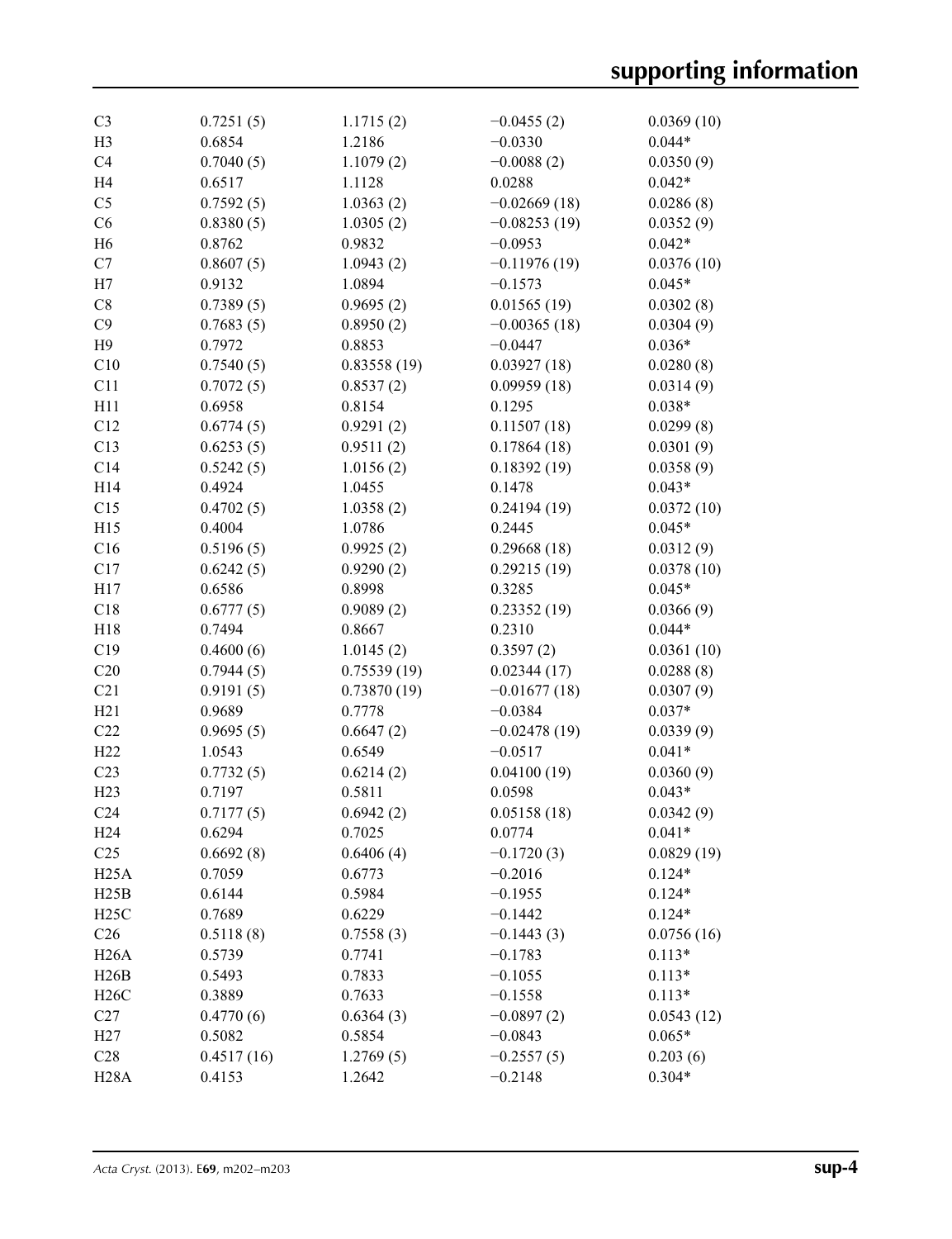| H28B             | 0.5656     | 1.2561      | $-0.2586$      | $0.304*$   |
|------------------|------------|-------------|----------------|------------|
| H28C             | 0.3703     | 1.2562      | $-0.2895$      | $0.304*$   |
| C <sub>29</sub>  | 0.4063(11) | 1.3970(6)   | $-0.2090(4)$   | 0.157(4)   |
| H29A             | 0.3787     | 1.3613      | $-0.1770$      | $0.235*$   |
| H29B             | 0.3054     | 1.4274      | $-0.2228$      | $0.235*$   |
| H29C             | 0.4999     | 1.4294      | $-0.1912$      | $0.235*$   |
| C30              | 0.5028(11) | 1.3864(4)   | $-0.3123(4)$   | 0.119(3)   |
| H <sub>30</sub>  | 0.4860     | 1.4387      | $-0.3166$      | $0.142*$   |
| N1               | 0.6925(4)  | 0.98644(16) | 0.07362(15)    | 0.0305(7)  |
| N2               | 0.9010(4)  | 0.60580(17) | 0.00477(15)    | 0.0331(8)  |
| N <sub>3</sub>   | 0.5471(5)  | 0.6755(2)   | $-0.13415(19)$ | 0.0533(10) |
| N <sub>4</sub>   | 0.4576(6)  | 1.3570(2)   | $-0.2622(2)$   | 0.0619(11) |
| O <sub>1</sub>   | 0.5313(4)  | 0.98064(14) | 0.40897(13)    | 0.0395(7)  |
| O <sub>2</sub>   | 0.3418(4)  | 1.06386(16) | 0.35908(14)    | 0.0488(8)  |
| O <sub>3</sub>   | 0.9397(5)  | 1.23445(17) | $-0.18056(16)$ | 0.0582(9)  |
| O <sub>4</sub>   | 0.7673(4)  | 1.29571(17) | $-0.11906(16)$ | 0.0607(9)  |
| H4A              | 0.7916     | 1.3324      | $-0.1405$      | $0.091*$   |
| O <sub>5</sub>   | 0.3740(4)  | 0.6624(2)   | $-0.05498(17)$ | 0.0651(10) |
| O <sub>6</sub>   | 0.5670(7)  | 1.3545(2)   | $-0.3567(2)$   | 0.1082(17) |
| O1W              | 1.3019(4)  | 0.54357(17) | 0.02770(15)    | 0.0552(8)  |
| H <sub>1</sub> A | 1.3236     | 0.5847      | 0.0087         | $0.083*$   |
| H1B              | 1.2828     | 0.5552      | 0.0656         | $0.083*$   |
|                  |            |             |                |            |

*Atomic displacement parameters (Å2 )*

|                 | $U^{11}$  | $U^{22}$   | $U^{33}$  | $U^{12}$      | $U^{13}$   | $U^{23}$      |
|-----------------|-----------|------------|-----------|---------------|------------|---------------|
| Cu1             | 0.0628(5) | 0.0222(3)  | 0.0263(4) | 0.0050(3)     | 0.0164(3)  | 0.0015(3)     |
| C1              | 0.054(3)  | 0.033(2)   | 0.042(3)  | $-0.001(2)$   | 0.005(2)   | 0.0034(19)    |
| C <sub>2</sub>  | 0.036(2)  | 0.031(2)   | 0.037(2)  | $-0.0049(17)$ | 0.0019(18) | 0.0061(17)    |
| C <sub>3</sub>  | 0.040(2)  | 0.0251(19) | 0.046(3)  | 0.0037(16)    | 0.010(2)   | 0.0004(17)    |
| C4              | 0.039(2)  | 0.0273(19) | 0.041(2)  | 0.0008(17)    | 0.0146(19) | 0.0013(17)    |
| C <sub>5</sub>  | 0.032(2)  | 0.0272(19) | 0.027(2)  | $-0.0010(16)$ | 0.0060(16) | 0.0009(15)    |
| C6              | 0.048(2)  | 0.0254(18) | 0.033(2)  | 0.0009(17)    | 0.0094(19) | $-0.0029(16)$ |
| C7              | 0.052(3)  | 0.035(2)   | 0.028(2)  | $-0.0037(18)$ | 0.0104(19) | 0.0002(17)    |
| C8              | 0.034(2)  | 0.0256(18) | 0.032(2)  | 0.0004(16)    | 0.0066(17) | 0.0011(16)    |
| C9              | 0.037(2)  | 0.0284(19) | 0.027(2)  | 0.0006(16)    | 0.0088(17) | $-0.0017(16)$ |
| C10             | 0.033(2)  | 0.0240(18) | 0.028(2)  | $-0.0001(15)$ | 0.0067(16) | $-0.0014(15)$ |
| C11             | 0.042(2)  | 0.0257(19) | 0.027(2)  | 0.0008(16)    | 0.0090(17) | 0.0019(16)    |
| C12             | 0.036(2)  | 0.0275(19) | 0.027(2)  | $-0.0004(16)$ | 0.0085(17) | 0.0000(16)    |
| C13             | 0.038(2)  | 0.0284(19) | 0.025(2)  | $-0.0028(16)$ | 0.0074(17) | $-0.0047(15)$ |
| C14             | 0.048(2)  | 0.033(2)   | 0.027(2)  | 0.0025(17)    | 0.0097(19) | 0.0007(16)    |
| C15             | 0.050(2)  | 0.030(2)   | 0.034(2)  | 0.0050(18)    | 0.0104(19) | $-0.0020(17)$ |
| C16             | 0.041(2)  | 0.0259(19) | 0.029(2)  | $-0.0039(16)$ | 0.0126(17) | $-0.0045(16)$ |
| C17             | 0.051(3)  | 0.032(2)   | 0.032(2)  | 0.0009(18)    | 0.0092(19) | 0.0052(17)    |
| C18             | 0.047(2)  | 0.031(2)   | 0.033(2)  | 0.0078(18)    | 0.0118(19) | $-0.0013(17)$ |
| C19             | 0.050(2)  | 0.026(2)   | 0.035(2)  | $-0.0054(18)$ | 0.014(2)   | $-0.0043(17)$ |
| C <sub>20</sub> | 0.039(2)  | 0.0239(18) | 0.024(2)  | 0.0012(16)    | 0.0051(16) | $-0.0003(15)$ |
| C21             | 0.043(2)  | 0.0225(18) | 0.029(2)  | $-0.0019(16)$ | 0.0141(17) | 0.0005(15)    |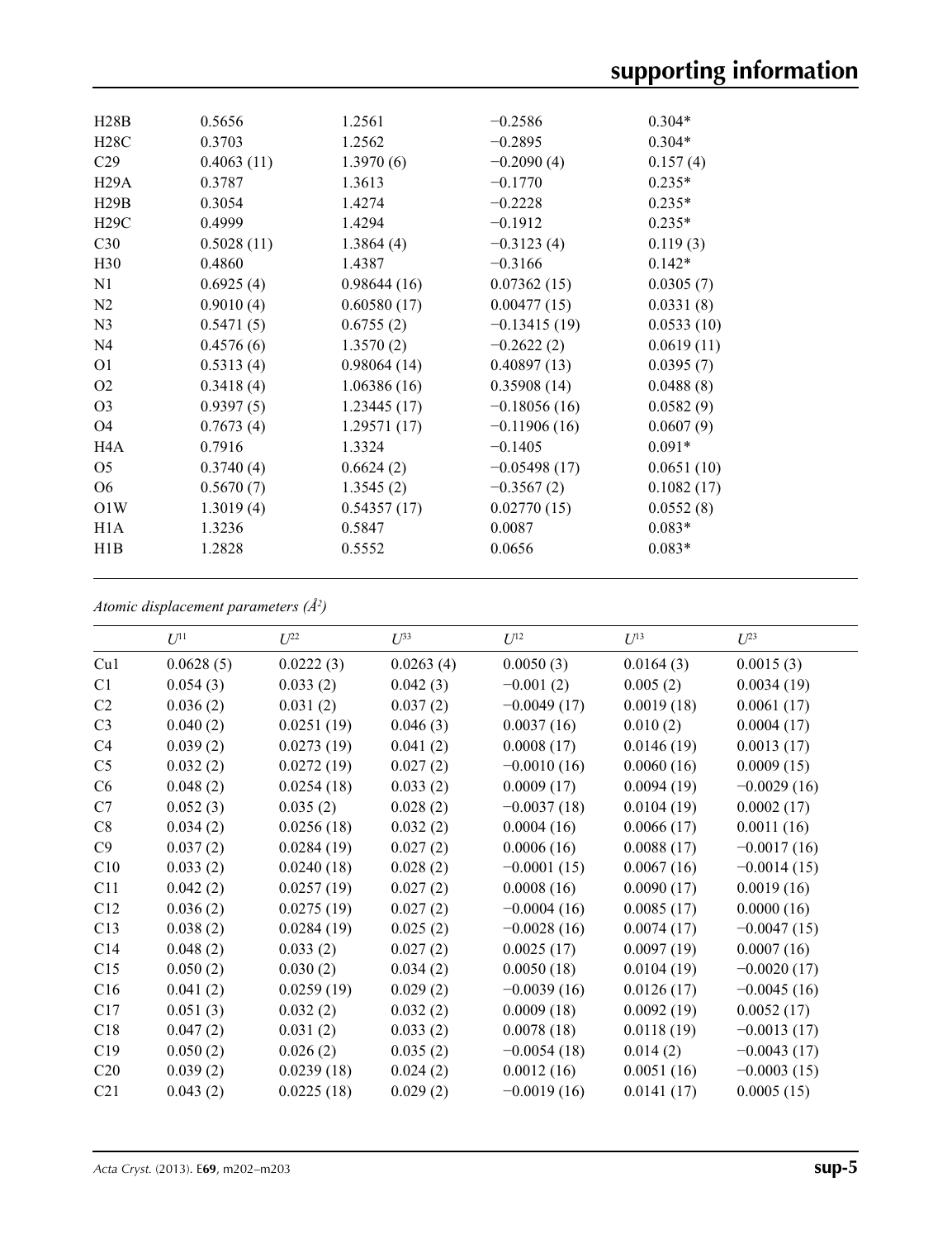# **supporting information**

| C <sub>22</sub> | 0.047(2)   | 0.0275(19) | 0.030(2)   | $-0.0006(17)$ | 0.0146(18)   | $-0.0004(16)$ |
|-----------------|------------|------------|------------|---------------|--------------|---------------|
| C <sub>23</sub> | 0.052(3)   | 0.028(2)   | 0.030(2)   | $-0.0039(18)$ | 0.0140(19)   | 0.0014(16)    |
| C <sub>24</sub> | 0.045(2)   | 0.031(2)   | 0.029(2)   | 0.0012(17)    | 0.0158(18)   | $-0.0017(16)$ |
| C <sub>25</sub> | 0.081(4)   | 0.119(5)   | 0.052(4)   | 0.025(4)      | 0.022(3)     | 0.004(3)      |
| C <sub>26</sub> | 0.097(4)   | 0.062(3)   | 0.069(4)   | $-0.003(3)$   | 0.017(3)     | 0.009(3)      |
| C <sub>27</sub> | 0.056(3)   | 0.053(3)   | 0.054(3)   | $-0.005(2)$   | 0.005(3)     | $-0.002(2)$   |
| C <sub>28</sub> | 0.303(15)  | 0.088(6)   | 0.196(11)  | $-0.064(8)$   | $-0.057(10)$ | 0.066(7)      |
| C <sub>29</sub> | 0.132(7)   | 0.259(12)  | 0.082(6)   | 0.104(8)      | 0.025(5)     | 0.000(6)      |
| C30             | 0.167(8)   | 0.079(5)   | 0.123(7)   | 0.022(5)      | 0.067(6)     | 0.031(5)      |
| N1              | 0.0353(17) | 0.0303(17) | 0.0272(18) | $-0.0014(13)$ | 0.0090(14)   | $-0.0030(13)$ |
| N <sub>2</sub>  | 0.049(2)   | 0.0260(16) | 0.0265(18) | 0.0009(14)    | 0.0128(15)   | 0.0000(13)    |
| N <sub>3</sub>  | 0.054(2)   | 0.062(3)   | 0.046(2)   | 0.000(2)      | 0.0151(19)   | 0.0015(19)    |
| N <sub>4</sub>  | 0.071(3)   | 0.059(3)   | 0.061(3)   | 0.012(2)      | 0.027(2)     | 0.019(2)      |
| O <sub>1</sub>  | 0.0655(19) | 0.0274(14) | 0.0276(16) | $-0.0003(13)$ | 0.0135(14)   | $-0.0001(11)$ |
| O <sub>2</sub>  | 0.071(2)   | 0.0377(16) | 0.0413(19) | 0.0105(15)    | 0.0232(15)   | $-0.0045(13)$ |
| O <sub>3</sub>  | 0.082(2)   | 0.0458(19) | 0.051(2)   | $-0.0038(17)$ | 0.0217(19)   | 0.0064(15)    |
| O4              | 0.081(2)   | 0.0349(17) | 0.070(2)   | 0.0016(16)    | 0.0251(19)   | 0.0134(16)    |
| O <sub>5</sub>  | 0.060(2)   | 0.075(2)   | 0.064(2)   | $-0.0093(18)$ | 0.0235(19)   | $-0.0012(19)$ |
| O <sub>6</sub>  | 0.179(5)   | 0.077(3)   | 0.083(3)   | $-0.005(3)$   | 0.075(3)     | $-0.021(2)$   |
| O1W             | 0.072(2)   | 0.0441(18) | 0.053(2)   | $-0.0041(16)$ | 0.0239(17)   | $-0.0006(15)$ |
|                 |            |            |            |               |              |               |

# *Geometric parameters (Å, º)*

| $Cu1 - O1$ <sup>i</sup> | 1.980(3) | $C19 - 02$   | 1.256(5) |
|-------------------------|----------|--------------|----------|
| $Cu1 - O1ii$            | 1.980(3) | $C19 - 01$   | 1.260(5) |
| $Cu1-M2$                | 2.015(3) | $C20 - C21$  | 1.383(5) |
| $Cu1 - N2$ iii          | 2.015(3) | $C20 - C24$  | 1.390(5) |
| $C1 - 03$               | 1.207(5) | $C21 - C22$  | 1.371(5) |
| $C1 - 04$               | 1.332(5) | $C21 - H21$  | 0.9300   |
| $C1-C2$                 | 1.480(5) | $C22 - N2$   | 1.345(5) |
| $C2-C7$                 | 1.383(5) | $C22 - H22$  | 0.9300   |
| $C2-C3$                 | 1.398(5) | $C23 - N2$   | 1.342(5) |
| $C3-C4$                 | 1.375(5) | $C23-C24$    | 1.374(5) |
| $C3-H3$                 | 0.9300   | $C23 - H23$  | 0.9300   |
| $C4 - C5$               | 1.393(5) | $C24 - H24$  | 0.9300   |
| $C4 - H4$               | 0.9300   | $C25 - N3$   | 1.439(6) |
| $C5-C6$                 | 1.385(5) | $C25 - H25A$ | 0.9600   |
| $C5-C8$                 | 1.490(5) | $C25 - H25B$ | 0.9600   |
| $C6 - C7$               | 1.388(5) | $C25 - H25C$ | 0.9600   |
| $C6 - H6$               | 0.9300   | $C26 - N3$   | 1.447(6) |
| $C7 - H7$               | 0.9300   | $C26 - H26A$ | 0.9600   |
| $C8 - N1$               | 1.340(5) | $C26 - H26B$ | 0.9600   |
| $C8-C9$                 | 1.394(5) | $C26 - H26C$ | 0.9600   |
| $C9 - C10$              | 1.390(5) | $C27 - 05$   | 1.226(5) |
| $C9 - H9$               | 0.9300   | $C27 - N3$   | 1.323(6) |
| $C10 - C11$             | 1.392(5) | $C27 - H27$  | 0.9300   |
| $C10 - C20$             | 1.487(5) | $C28 - N4$   | 1.413(9) |
| $C11 - C12$             | 1.388(5) | $C28 - H28A$ | 0.9600   |
|                         |          |              |          |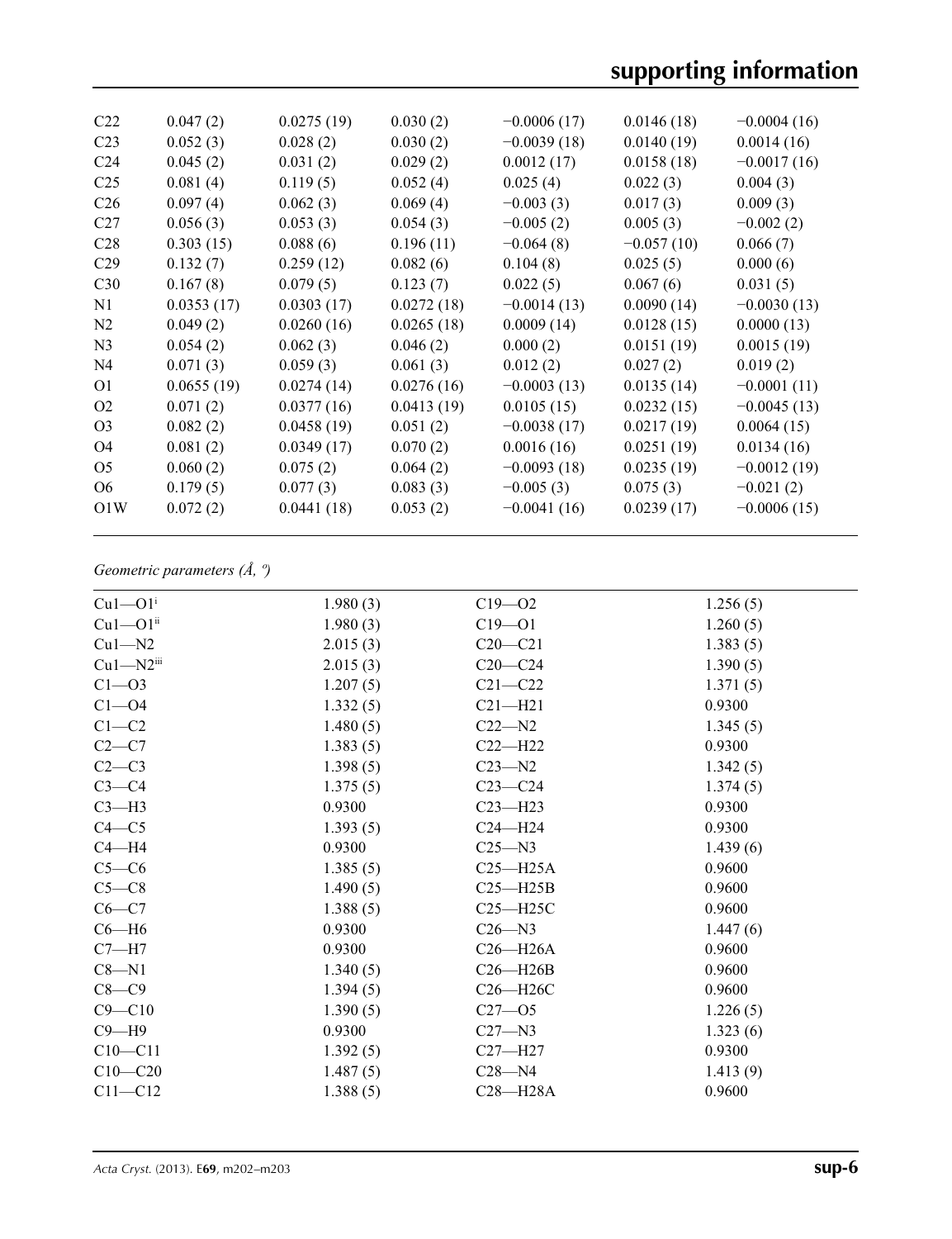| $C11 - H11$                        | 0.9300     | $C28 - H28B$                                         | 0.9600   |
|------------------------------------|------------|------------------------------------------------------|----------|
| $C12 - N1$                         | 1.343(5)   | C28-H28C                                             | 0.9600   |
| $C12 - C13$                        | 1.487(5)   | $C29 - N4$                                           | 1.411(8) |
| $C13 - C14$                        | 1.385(5)   | $C29 - H29A$                                         | 0.9600   |
| $C13 - C18$                        | 1.387(5)   | $C29 - H29B$                                         | 0.9600   |
| $C14 - C15$                        |            | C29-H29C                                             |          |
|                                    | 1.377(5)   |                                                      | 0.9600   |
| $C14 - H14$                        | 0.9300     | $C30 - 06$                                           | 1.238(8) |
| $C15 - C16$                        | 1.391(5)   | $C30 - N4$                                           | 1.255(7) |
| $C15 - H15$                        | 0.9300     | $C30 - H30$                                          | 0.9300   |
| $C16 - C17$                        | 1.385(5)   | $O1 - Cu1$ iv                                        | 1.980(3) |
| $C16 - C19$                        | 1.499(5)   | $O4 - H4A$                                           | 0.8200   |
| $C17 - C18$                        | 1.387(5)   | $O1W - H1A$                                          | 0.8501   |
| $C17 - H17$                        | 0.9300     | $O1W - H1B$                                          | 0.8489   |
| $C18 - H18$                        | 0.9300     |                                                      |          |
| $O1^i$ —Cu $1$ — $O1^i$            | 180.0      | $O2 - C19 - C16$                                     | 117.9(4) |
| $O1^i$ -Cu $1$ -N2                 | 91.16(11)  | $O1 - C19 - C16$                                     | 116.7(4) |
| $O1^{ii}$ —Cu1—N2                  | 88.84 (11) | $C21 - C20 - C24$                                    | 117.2(3) |
| $O1^i$ -Cu $1$ -N2iii              | 88.84 (11) | $C21 - C20 - C10$                                    | 121.0(3) |
| $O1^{ii}$ -Cu1-N2 $^{iii}$         | 91.16(11)  | $C24 - C20 - C10$                                    | 121.7(3) |
| $N2$ — $Cu1$ — $N2$ <sup>iii</sup> | 180.0      | $C22-C21-C20$                                        | 120.2(3) |
| $O3 - Cl - O4$                     | 123.2(4)   | $C22-C21-H21$                                        | 119.9    |
| $O3 - Cl - C2$                     |            | $C20 - C21 - H21$                                    | 119.9    |
|                                    | 124.8(4)   |                                                      |          |
| $O4 - C1 - C2$                     | 112.0(4)   | $N2 - C22 - C21$                                     | 122.6(4) |
| $C7-C2-C3$                         | 118.9(3)   | $N2 - C22 - H22$                                     | 118.7    |
| $C7-C2-C1$                         | 119.8(4)   | $C21 - C22 - H22$                                    | 118.7    |
| $C3-C2-C1$                         | 121.1(4)   | $N2 - C23 - C24$                                     | 123.0(3) |
| $C4-C3-C2$                         | 120.0(4)   | $N2 - C23 - H23$                                     | 118.5    |
| $C4-C3-H3$                         | 120.0      | $C24 - C23 - H23$                                    | 118.5    |
| $C2-C3-H3$                         | 120.0      | $C23-C24-C20$                                        | 119.6(4) |
| $C3-C4-C5$                         | 121.4(4)   | C23-C24-H24                                          | 120.2    |
| $C3-C4-H4$                         | 119.3      | C20-C24-H24                                          | 120.2    |
| $C5-C4-H4$                         | 119.3      | $N3$ –C25–H25A                                       | 109.5    |
| $C6-C5-C4$                         | 118.3(3)   | $N3-C25-H25B$                                        | 109.5    |
| $C6-C5-C8$                         | 122.2(3)   | $H25A - C25 - H25B$                                  | 109.5    |
| $C4-C5-C8$                         | 119.5(3)   | $N3$ — $C25$ —H25C                                   | 109.5    |
| $C5 - C6 - C7$                     | 120.8(4)   | H25A-C25-H25C                                        | 109.5    |
| $C5-C6-H6$                         | 119.6      | H25B-C25-H25C                                        | 109.5    |
| $C7-C6-H6$                         | 119.6      | N3-C26-H26A                                          | 109.5    |
| $C2 - C7 - C6$                     | 120.6(4)   | N3-C26-H26B                                          | 109.5    |
| $C2-C7-H7$                         | 119.7      | $H26A - C26 - H26B$                                  | 109.5    |
| $C6-C7-H7$                         | 119.7      | N3-C26-H26C                                          | 109.5    |
| $N1-C8-C9$                         | 122.8(3)   | H26A-C26-H26C                                        | 109.5    |
| $N1-C8-C5$                         | 115.0(3)   | H <sub>26</sub> B-C <sub>26</sub> -H <sub>26</sub> C | 109.5    |
| $C9 - C8 - C5$                     | 122.2(3)   | $O5 - C27 - N3$                                      | 124.9(5) |
| $C10-C9-C8$                        |            | $O5 - C27 - H27$                                     |          |
|                                    | 119.2(3)   |                                                      | 117.6    |
| $C10-C9-H9$                        | 120.4      | N3-C27-H27                                           | 117.6    |
| $C8-C9-H9$                         | 120.4      | N4-C28-H28A                                          | 109.5    |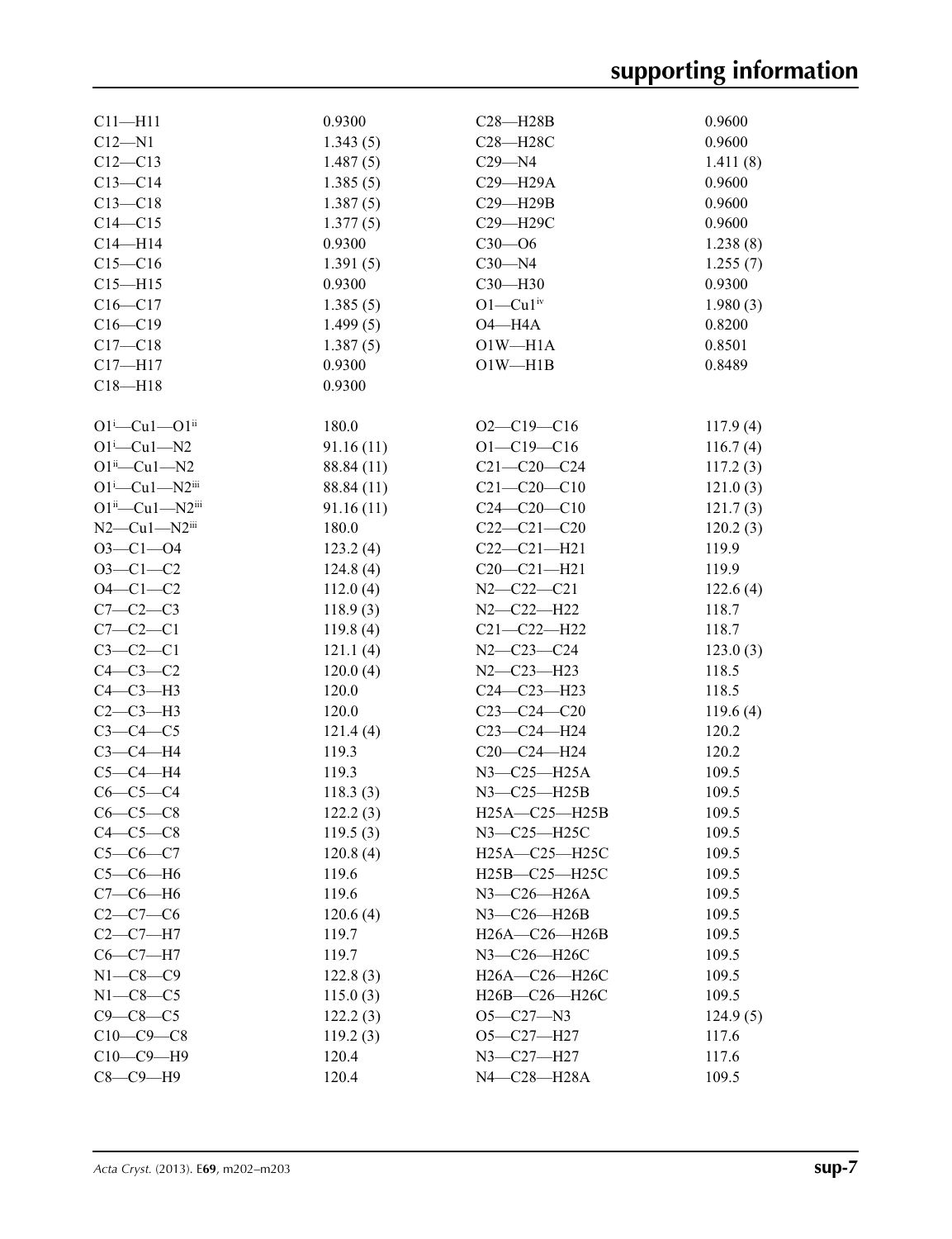| $C9 - C10 - C11$     | 117.7(3)    | N4-C28-H28B                    | 109.5       |
|----------------------|-------------|--------------------------------|-------------|
| $C9 - C10 - C20$     | 122.1(3)    | H28A-C28-H28B                  | 109.5       |
| $C11 - C10 - C20$    | 120.2(3)    | N4-C28-H28C                    | 109.5       |
| $C12 - C11 - C10$    | 119.9(3)    | H28A-C28-H28C                  | 109.5       |
| $C12 - C11 - H11$    | 120.1       | H28B-C28-H28C                  | 109.5       |
| $C10 - C11 - H11$    | 120.1       | N4-C29-H29A                    | 109.5       |
| $N1 - C12 - C11$     | 122.3(3)    | N4-C29-H29B                    | 109.5       |
| $N1 - C12 - C13$     | 115.9(3)    | H29A-C29-H29B                  | 109.5       |
| $C11 - C12 - C13$    | 121.8(3)    | N4-C29-H29C                    | 109.5       |
| $C14 - C13 - C18$    | 118.8(3)    | H29A-C29-H29C                  | 109.5       |
| $C14 - C13 - C12$    | 119.9(3)    | H29B-C29-H29C                  | 109.5       |
| $C18 - C13 - C12$    | 121.3(3)    | $O6 - C30 - N4$                | 128.2(7)    |
| $C15-C14-C13$        | 120.9(4)    | O6-C30-H30                     | 115.9       |
| $C15 - C14 - H14$    | 119.6       | N4-C30-H30                     | 115.9       |
| $C13-C14-H14$        | 119.6       | $C8 - N1 - C12$                | 118.2(3)    |
| $C14-C15-C16$        | 120.3(4)    | $C23 - N2 - C22$               | 117.3(3)    |
| $C14 - C15 - H15$    | 119.9       | $C23 - N2 - Cu1$               | 121.6(2)    |
| $C16 - C15 - H15$    | 119.9       | $C22 - N2 - Cu1$               | 120.9(3)    |
| $C17-C16-C15$        | 119.2(4)    | $C27 - N3 - C25$               | 121.1(5)    |
| $C17-C16-C19$        | 120.7(4)    | $C27 - N3 - C26$               | 121.6(4)    |
| $C15-C16-C19$        | 120.1(3)    | $C25 - N3 - C26$               | 117.3(4)    |
| $C16-C17-C18$        | 120.2(4)    | $C30 - N4 - C29$               | 125.9(7)    |
| $C16-C17-H17$        | 119.9       | $C30 - N4 - C28$               | 120.2(7)    |
| C18-C17-H17          | 119.9       | $C29 - N4 - C28$               | 113.8(7)    |
| $C17-C18-C13$        | 120.6(4)    | $C19 - O1 - Cu1$ <sup>iv</sup> | 128.1(3)    |
| $C17 - C18 - H18$    | 119.7       | $Cl$ -04-H4A                   | 109.5       |
| $C13 - C18 - H18$    | 119.7       | $H1A - O1W - H1B$              | 107.4       |
| $O2 - C19 - O1$      | 125.4(4)    |                                |             |
|                      |             |                                |             |
| $O3-C1-C2-C7$        | $-8.6(7)$   | $C19-C16-C17-C18$              | 179.6(4)    |
| $O4 - C1 - C2 - C7$  | 173.1(4)    | $C16-C17-C18-C13$              | $-1.0(6)$   |
| $O3-C1-C2-C3$        | 166.8(4)    | $C14-C13-C18-C17$              | 2.5(6)      |
| $O4 - C1 - C2 - C3$  | $-11.4(6)$  | $C12-C13-C18-C17$              | $-178.2(3)$ |
| $C7 - C2 - C3 - C4$  | 1.3(6)      | $C17-C16-C19-O2$               | $-167.7(4)$ |
| $C1 - C2 - C3 - C4$  | $-174.2(4)$ | $C15-C16-C19-O2$               | 12.3(5)     |
| $C2 - C3 - C4 - C5$  | $-1.1(6)$   | $C17-C16-C19-O1$               | 11.0(5)     |
| $C3 - C4 - C5 - C6$  | 0.6(6)      | $C15-C16-C19-O1$               | $-168.9(4)$ |
| $C3 - C4 - C5 - C8$  | 178.0(4)    | $C9 - C10 - C20 - C21$         | 30.9(6)     |
| $C4 - C5 - C6 - C7$  | $-0.2(6)$   | $C11-C10-C20-C21$              | $-146.3(4)$ |
| $C8-C5-C6-C7$        | $-177.6(4)$ | $C9 - C10 - C20 - C24$         | $-153.5(4)$ |
| $C3-C2-C7-C6$        | $-1.0(6)$   | $C11-C10-C20-C24$              | 29.2(5)     |
| $C1 - C2 - C7 - C6$  | 174.6(4)    | $C24-C20-C21-C22$              | $-3.5(6)$   |
| $C5-C6-C7-C2$        | 0.5(6)      | $C10-C20-C21-C22$              | 172.2(4)    |
| $C6-C5-C8-N1$        | 167.3(3)    | $C20-C21-C22-N2$               | 0.6(6)      |
| $C4 - C5 - C8 - N1$  | $-10.0(5)$  | $N2-C23-C24-C20$               | 0.7(6)      |
| $C6 - C5 - C8 - C9$  | $-11.9(6)$  | $C21-C20-C24-C23$              | 2.9(6)      |
| $C4 - C5 - C8 - C9$  | 170.7(4)    | $C10-C20-C24-C23$              | $-172.8(4)$ |
| $N1 - C8 - C9 - C10$ | $-1.8(6)$   | $C9 - C8 - N1 - C12$           | 1.4(5)      |
|                      |             |                                |             |